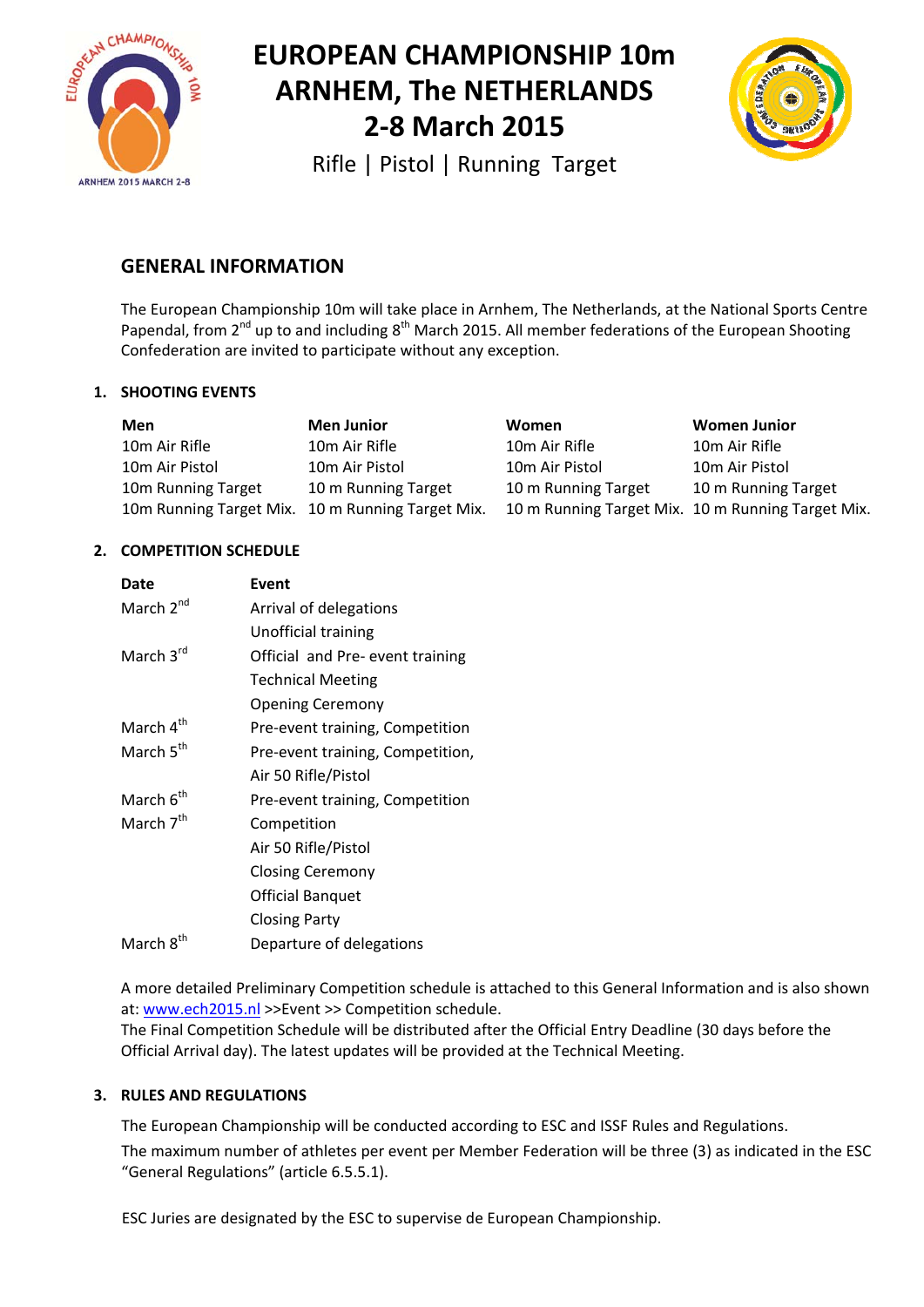



Rifle | Pistol | Running Target

# **4. ENTRY PROCESS**

Final Entries for Athletes and for Officials must be made by online registration at: http://entry.issf-sports.info and can by exception be faxed to ISSF Headquarters at +49 89 544 355 44, see Annex 6.1, 6.2, 6.3. The ISSF Online Registration Service will be available from November 2014.

All other forms: Annexes 1, 2, 3, 4, 5, 7, 8, 9 and 10, must be sent directly to the Organising Committee. The address to which the forms must be send is mentioned in each form.

#### **Late Entries**

Late Entries will be allowed only according to ISSF rule 3.7.3.4.

Athletes mentioned in any additional entries received after the deadline of three (3) days before the official arrival date, will not be able to participate (ISSF Rule 3.7.3.5).

#### **Replacements**

Replacement of a registered shooter by another already registered shooter is permitted. This change can only be made before 12.00 a.m. on the day before the pre event training for that event (ISSF Rule 3.7.3.6).

#### **Cancellations**

Any Federation that reduces the number of athletes and/or officials after the final entry deadline, is obliged to pay all applicable fees and costs including entry fees according to the number of and entries on the Final Entry Forms which were originally received. If the applicable fees and costs are not paid in full, no member of that federation will be able to participate (ISSF Rule 3.7.4.3).

#### **ISSF‐ID number**

According to ESC and ISSF General Regulations, all athletes must sign an "Athlete's Declaration" and have an official ISSF ID number issued before participation in any ISSF supervised competition or Championship. Athletes without an ISSF ID Number will not be allowed to participate.

#### **5. ENTRY FEES**

The entry fees include all charges for registration, local transportation between shooting range and official hotels and doping control.

| Athlete              | € 170 per event        |
|----------------------|------------------------|
| Official             | € 50 per person        |
| Late Entry fee       | € 50 per late entry    |
| Cancellation fee     | € 170 per cancellation |
| <b>Optional fees</b> |                        |

Airport transfer (v.v.)  $\epsilon$  50 per person Lunch  $\epsilon$  14 per person per day Dinner (3 courses) at Papendal  $\epsilon$  26 per person per day

- 
- 
- 
- Closing-party  $\epsilon$  41 per person (banquet & music party)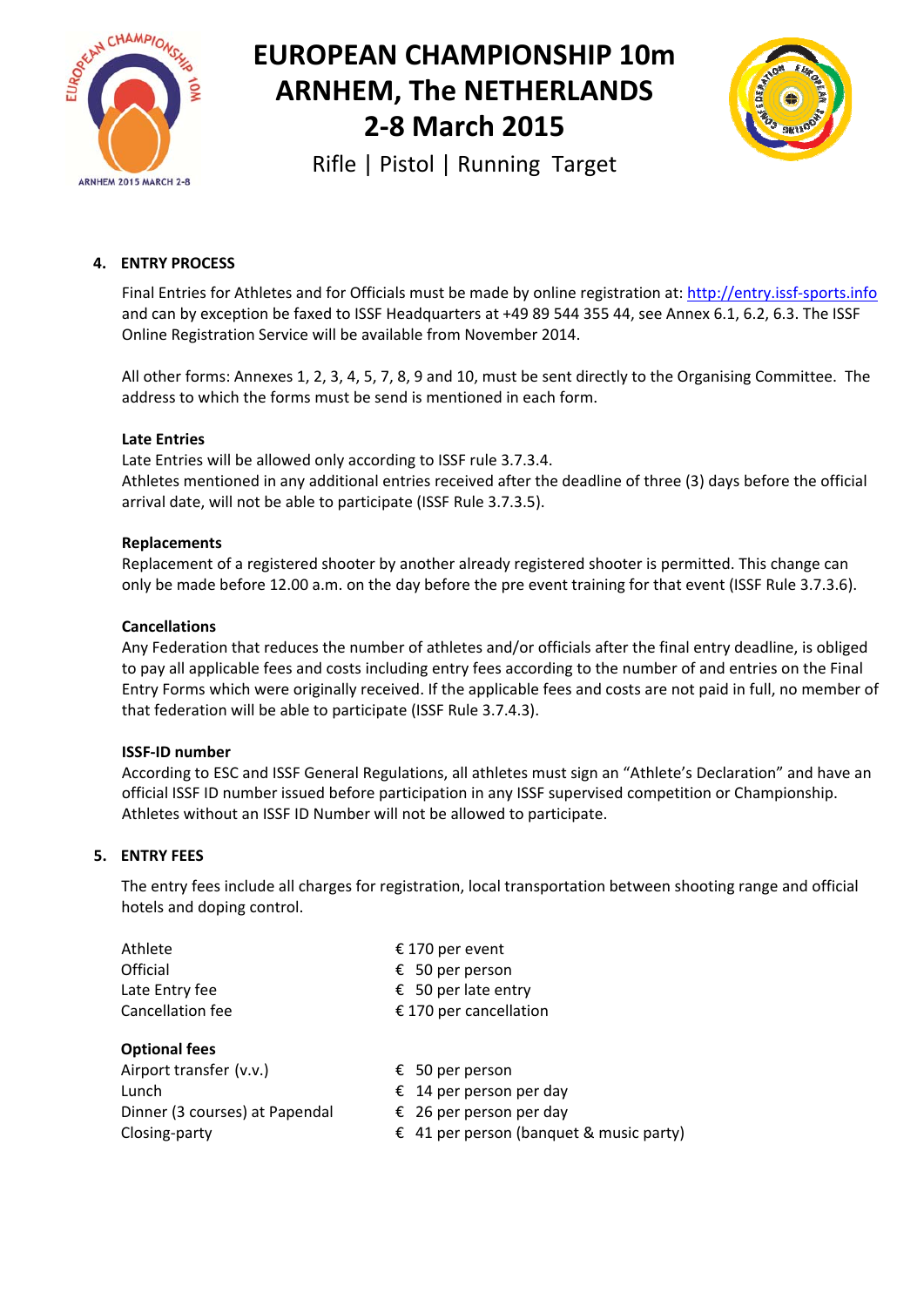



Rifle | Pistol | Running Target

# **6. PAYMENT AND BANK DETAILS**

All payments have to be transferred to the Organising Committee.

- Payments must be made in advance through member federations, according to the deadlines.
- All amounts must be paid in euros (€) and must include any transfer fees or similar that the bank may charge.
- All payments (entry fees, hotels, transport, etcetera) must be paid to the Royal Netherlands Shooting Sport Association (KNSA). For the bank account details see below.
- An 80% deposit of the pro forma invoice should be received by the Organising Committee at least 30 days before the official arrival day (31/01/2015).
- $-$  The remaining 20% of the total amount due must be paid cash in euros (€) upon arrival, during accreditation at the venue.

#### **Bank details**

|                         | Account owner: KNSA (Royal Netherlands Shooting Sport Association) |
|-------------------------|--------------------------------------------------------------------|
|                         | Location : Leusden, The Netherlands                                |
| Name of bank : Rabobank |                                                                    |
| <b>IBAN</b>             | : NL08RABO0105487023                                               |
| BIC.                    | : RABONL2U                                                         |
| Description             | : Invoice number [] + Team-[3 letter country code]                 |

### **7. LOCATION AND VENUE**

The Championship will take place at the National Sports Centre Papendal, in the vicinity of the city of Arnhem.

| <b>Address</b> | Papendallaan 3       |  |  |
|----------------|----------------------|--|--|
|                | 6816 VD ARNHEM (NED) |  |  |
| Website        | www.papendal.com     |  |  |
| GPS            | 52° 0' 36.3960" N    |  |  |

5° 49' 28.5600'' E

#### **Shooting range**

The Arnhem‐hall (a multifunctional indoor sports facility) at the National Sports Centre Papendal will be transformed into a fully equipped shooting range in respect with ESC and ISSF Rules. The ranges will be equipped with SIUS ASCOR electronic targets.

All Rifle and Pistol competitions will be conducted in the Arnhem‐hall. Finals for Rifle and Pistol and all Award ceremonies will be held in the Athens‐hall (in Dutch: 'Athene Zaal'). Qualification and finals for Running Target will be conducted in the Arnhem‐hall.

All arena's, offices, storage, equipment control, nations' rooms, and so on, are located under the same roof, in order to create a compact Championship.

A floor plan of the Arnhem‐hall and Athens‐hall can be downloaded from de site: www.ech2015.nl >> Venue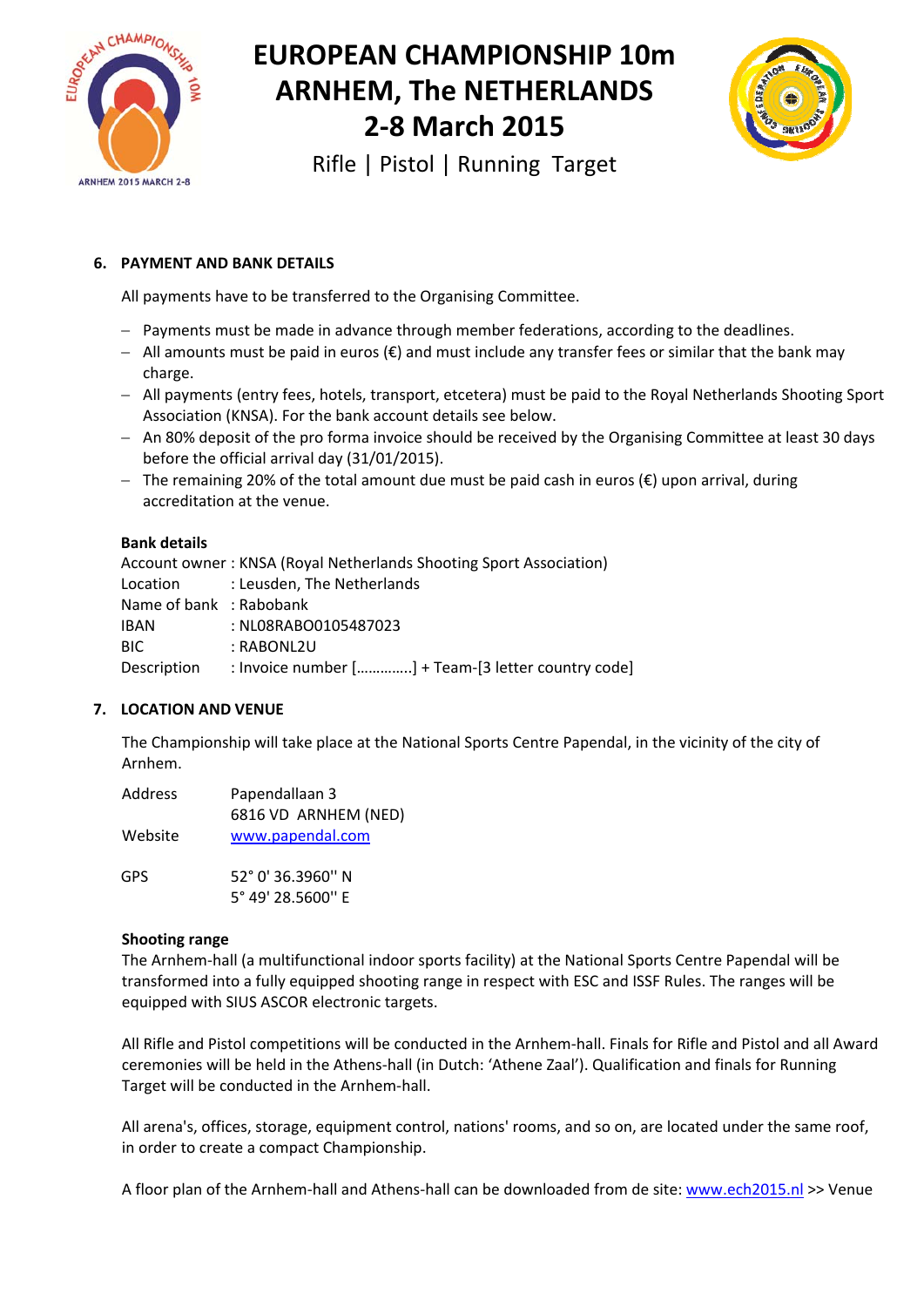



Rifle | Pistol | Running Target

| <b>Access</b>                |                                                                                                                                                                                                                                                                                                                                                                          |  |  |
|------------------------------|--------------------------------------------------------------------------------------------------------------------------------------------------------------------------------------------------------------------------------------------------------------------------------------------------------------------------------------------------------------------------|--|--|
| The venue can be reached by: |                                                                                                                                                                                                                                                                                                                                                                          |  |  |
| car                          | - Arriving from the West (Amsterdam, Leiden, Den Haag, Utrecht):<br>A12 direction Arnhem, exit 25<br>- Arriving from the North/East (Groningen, Assen, Zwolle, Apeldoorn):<br>A50 direction Arnhem, A12 direction Utrecht, exit 25<br>- Arriving from the South (Rotterdam, Venlo, Eindhoven, 's-Hertogenbosch):<br>A50 direction Arnhem, A12 direction Utrecht, exit 25 |  |  |
| train/bus                    | When arriving by train at the Central Station Arnhem, public transportation (bus) towards the<br>National Sports Centre Papendal is available there.<br>In order to plan your journey by public transport, see http://9292.nl/en#                                                                                                                                        |  |  |
| plane                        | Schiphol Airport (Amsterdam) is the official airport.                                                                                                                                                                                                                                                                                                                    |  |  |
|                              | Located at approximately 100 km from Arnhem (70 minutes by car). Arriving at Schiphol,<br>transportation will be arranged from the airport to the official hotels. Public transportation<br>from Schiphol Airport is also possible, see http://9292.nl/en#                                                                                                               |  |  |

#### **8. VISA**

European Union citizens will be able to enter the Netherlands with a valid passport or identity card. Non‐ European Union citizens are advised to check the requirements for Visa well in advance. More information can be found at: http://www.government.nl/issues, scroll down to 'Law and Justice' and click on >> visa.

Each participating federation requiring visa should fill out the "Visa Support Form" (see Annex 7) and return it to the Organising Committee within the deadline if you need a personalised invitation for your delegation to apply for a visa.

#### **9. IMPORT PROCEDURES**

Any delegation or individual athlete, carrying air weapons and/or ammunition, must declare these at Customs. Assistance for import procedures will be available there.

### **10. ARRIVAL, ASSISTANCE, AIRPORT PICK‐UP**

The official airport is **Amsterdam Schiphol Airport (AMS)**.

Round trip transportation from/to the official airport and the official hotels will be arranged by the Organising Committee and can be ordered at Annex 5 "Final Travel Form" for the amount of € 50,00 per person. This transport service will be effective from March 1, 2015.

All delegations will be assisted through Customs, and escorted to transportation. Details about transportation services will be published on the website www.ech2015.nl >> Transport & Accommodations as soon as this will become available.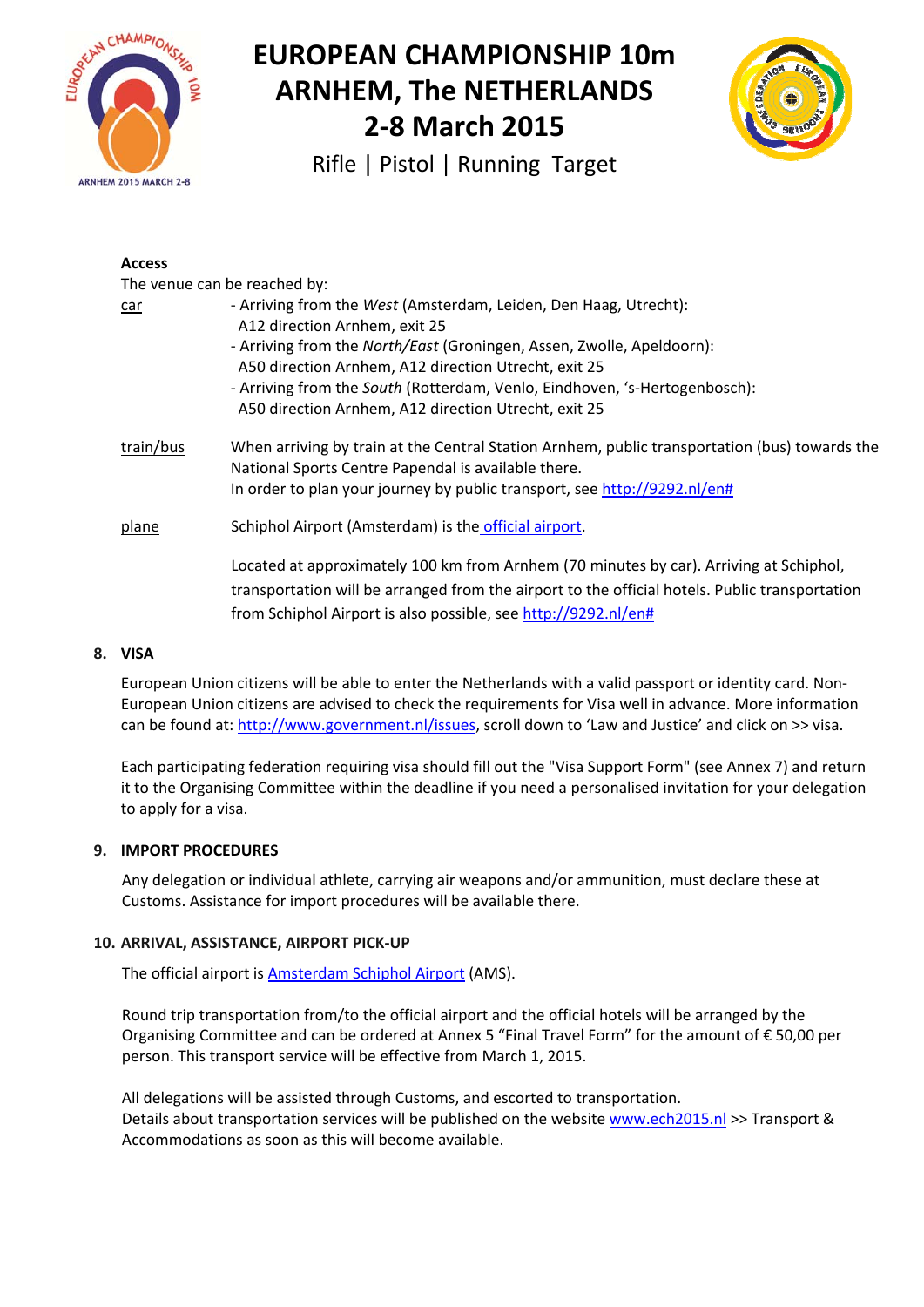



Rifle | Pistol | Running Target

# **11. LOCAL TRANSPORTATION**

Throughout the duration of the Championship shuttle bus transportation will be provided from the official hotels to and from the venue at the National Sports Centre Papendal. If you wish to make use of this shuttle service, please specify this on the hotel forms (Annex 2 and Annex 3). Participants who are not accommodated at one of the official hotels will be responsible for their own transport.

The National Sports Centre Papendal also has several public bus stops on site from where you can easily travel to the train station in Arnhem. See also page 'VENUE' >> Accessibility at www.ech.2015.nl.

### **12. ACCOMMODATION**

- $-$  Delegations will be accommodated at selected 3<sup>\*</sup> and 4<sup>\*</sup> hotels located in a range of 0 15 km from the venue.
- All reservations have to be made through the Organising Committee. Bookings shall be handled on a first come first served basis.
- Reservations will not be finalized until a 80% deposit is received.
- $-$  The remaining 20% should be paid in cash in euros (€) upon arrival during accreditation.
- Any change or cancellation must be notified to the Organising Committee not later than 4 days prior to your day of arrival.
- $-$  In case of cancellations made within 72 hours before arrival, the penalty fee will be equal to 20% of the total costs for any reserved/cancelled or not occupied room.
- For cancellations made within 24 hours before arrival or no-shows, the penalty fee will be equal to 100%.

#### List of official hotels:

(*rates are per night, per room, including breakfast*)

|                                              | <b>Distance</b> |            |               |
|----------------------------------------------|-----------------|------------|---------------|
| Hotel                                        | to venue        | Single     | <b>Double</b> |
| Hotel Papendal (3*)                          | $0,2$ km        | 90,00<br>€ | € 102,00      |
| Hotel Papendal (4*)                          | $0,2$ km        | € 110,00   | € 127,00      |
| Hotel Arnhem (4*)                            | $0,6$ km        | € 100,00   | € 120,00      |
| NH Rijnhotel (4*)                            | 7 km            | € 120,00   | € 150,00      |
| Bilderberg Hotel Wolfheze (4*)               | 5 km            | € 110,00   | € 130,00      |
| Bilderberg Hotel De Buunderkamp (4*)         | 6 km            | € 110,00   | € 130,00      |
| Golden Tulip Doorwerth (4*)                  | 9 km            | 90,00<br>€ | € 110,00      |
| Postillion Hotel Arnhem (3*)                 | 12 km           | 90,00<br>€ | € 100,00      |
| Hotel De Bilderberg (4*plus)                 | 6 km            | € 110,00   | € 130,00      |
| Bilderberg Hotel Klein Zwitserland (4* plus) | 10 km           | € 110,00   | € 130,00      |
| Hotel Holiday Inn Express (3*)               | 10 km           | € 100,00   | € 120,00      |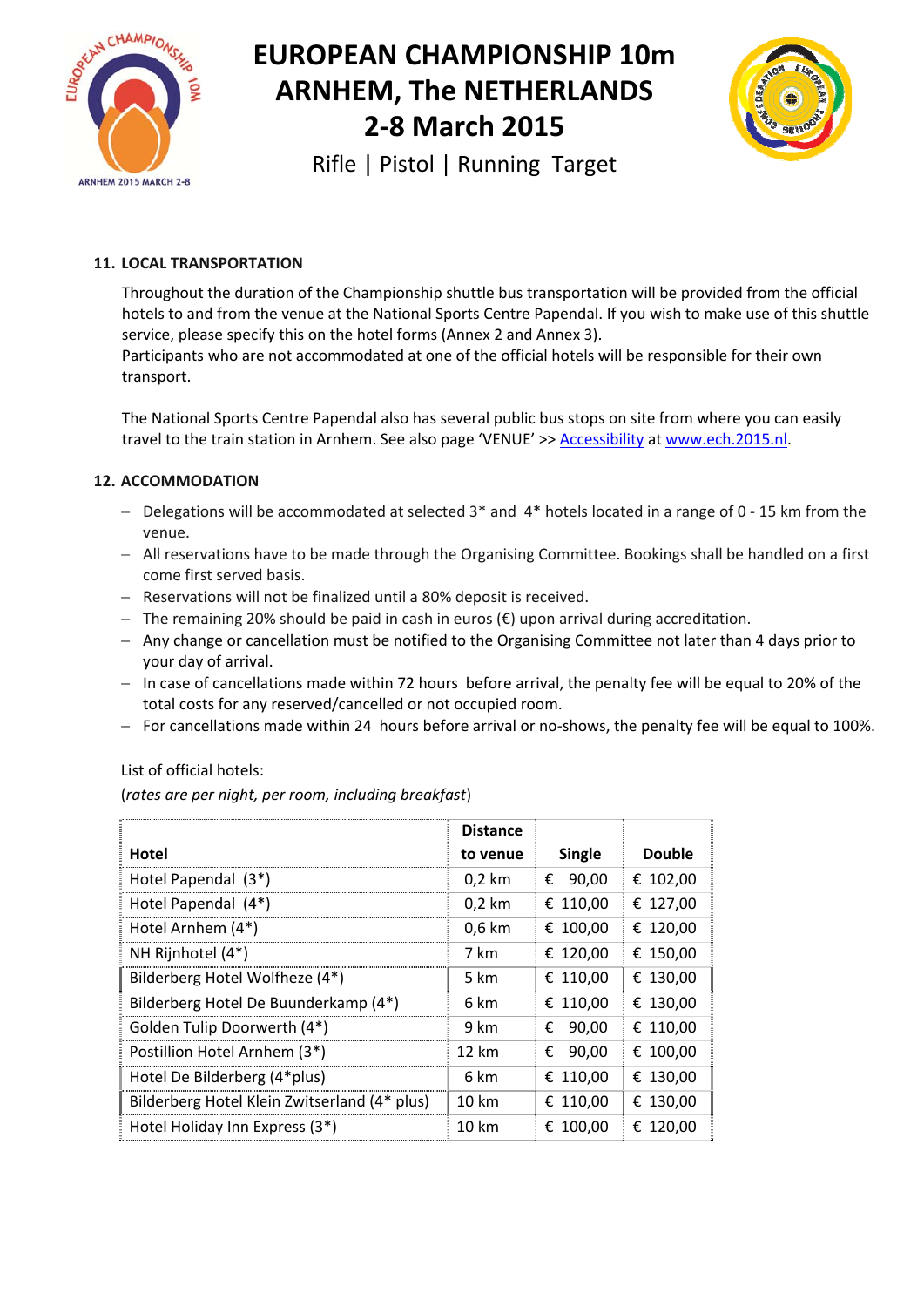



Rifle | Pistol | Running Target

# **13. ACCREDITATION**

Accreditation of all participants, officials, guests and members of the press will take place upon arrival at the venue. Payment of the remaining 20% of entry fees, accommodation and so on, will take place during the accreditation. All amounts must be paid cash in euros  $(\epsilon)$ .

#### **14. ARMS, AMMUNITION & EQUIPMENT STORAGE**

A guarded arms/ammunition and equipment storage room will be centrally located at the venue. Equipment can also be stored in the Nation's Boxes at the shooting range. The Organising Committee cannot be held accountable for any lost or damaged goods.

#### **15. DOPING CONTROL**

Doping tests will be conducted by the National Doping Authority of the Netherlands in accordance with the current ISSF Doping Regulations and under the supervision of an ESC Doping Control Officer.

#### **16. MEDIA**

All media representatives of the relevant ESC countries will be invited through the ESC member federations. Before attending the Championship, all media representatives must submit a "Media Accreditation Form" (Annex 9) to the Organising Committee.

The Media accreditation fee is € 30 (according to the ESC Guidelines for media representatives) and should be paid in advance to the bank account number (IBAN) of the Organising Committee.

On behalf of the press and other media, an extensive media room will be set up in the vicinity of the Finals‐ hall. This Press Room will be equipped with all the facilities required. The venue features Wi‐Fi internet connections. Athletes may be asked for an interview.

#### **17. CEREMONIES**

The **Opening Ceremony** will take place at the Finals Hall on March 3<sup>rd</sup>.

The **Closing Ceremony** will be held at the Finals Hall on March 7<sup>th</sup>.

The **Official Banquet** will follow the Closing Ceremony.

The Official Banquet marks the closing of the Championship as well as the 125<sup>th</sup> anniversary of the Royal Netherlands Shooting Sport Association. All athletes and officials are invited to this event that will be closed by a spectacular **Closing Party**.

More information about the Official Banquet and Closing Party will be presented at a later date at the website: www.ech2015.nl

#### **18. NATIONAL ANTHEM**

Each delegation is required to provide its own national anthem needed for award ceremonies, preferably in a digital file format (MP3). The digital anthem-file must be sent to the Organising Committee, not later than 31/01/2015 (info@ech2015.nl).

It will not be necessary to bring your Nation Flag, the Organising Committee shall provide those.